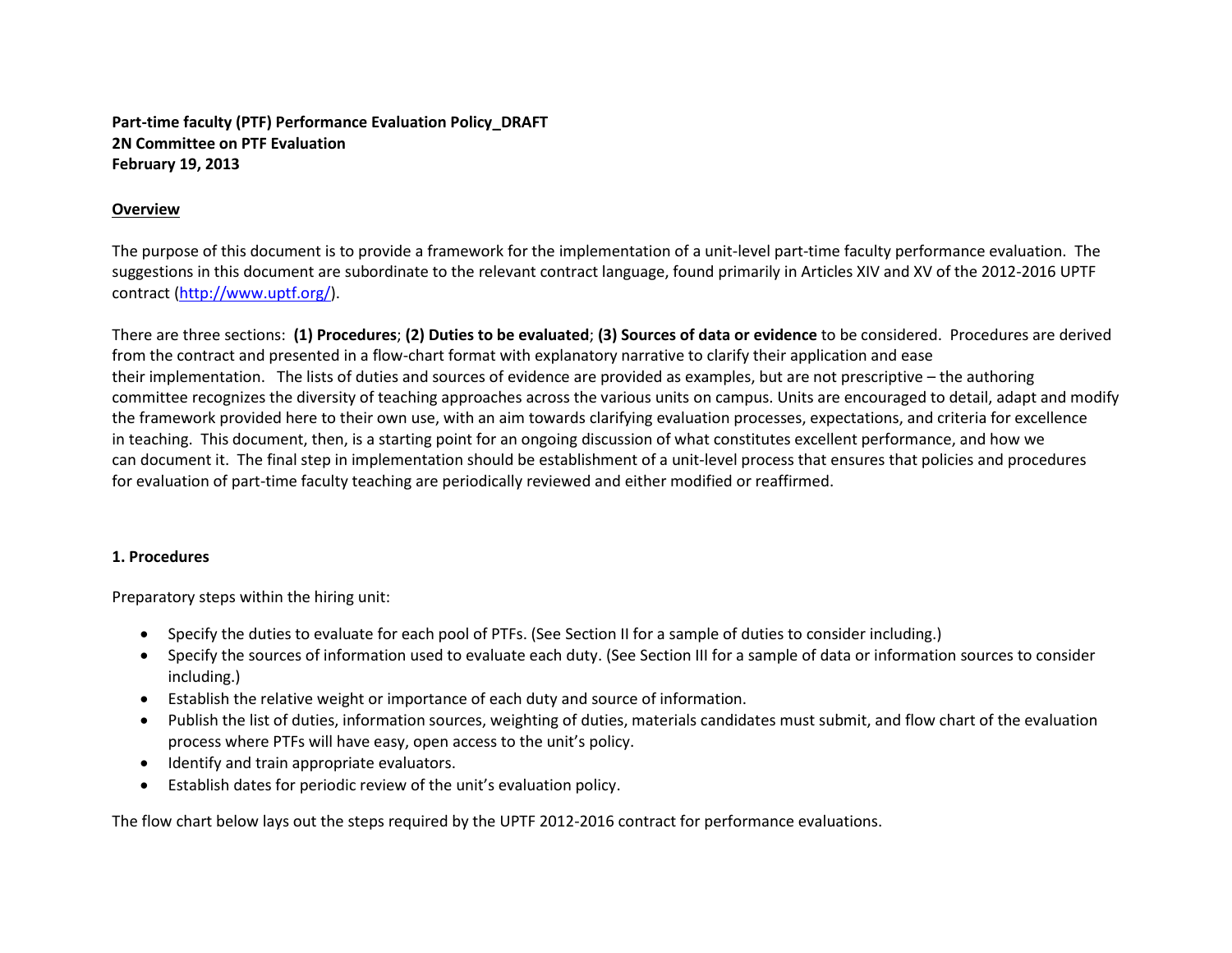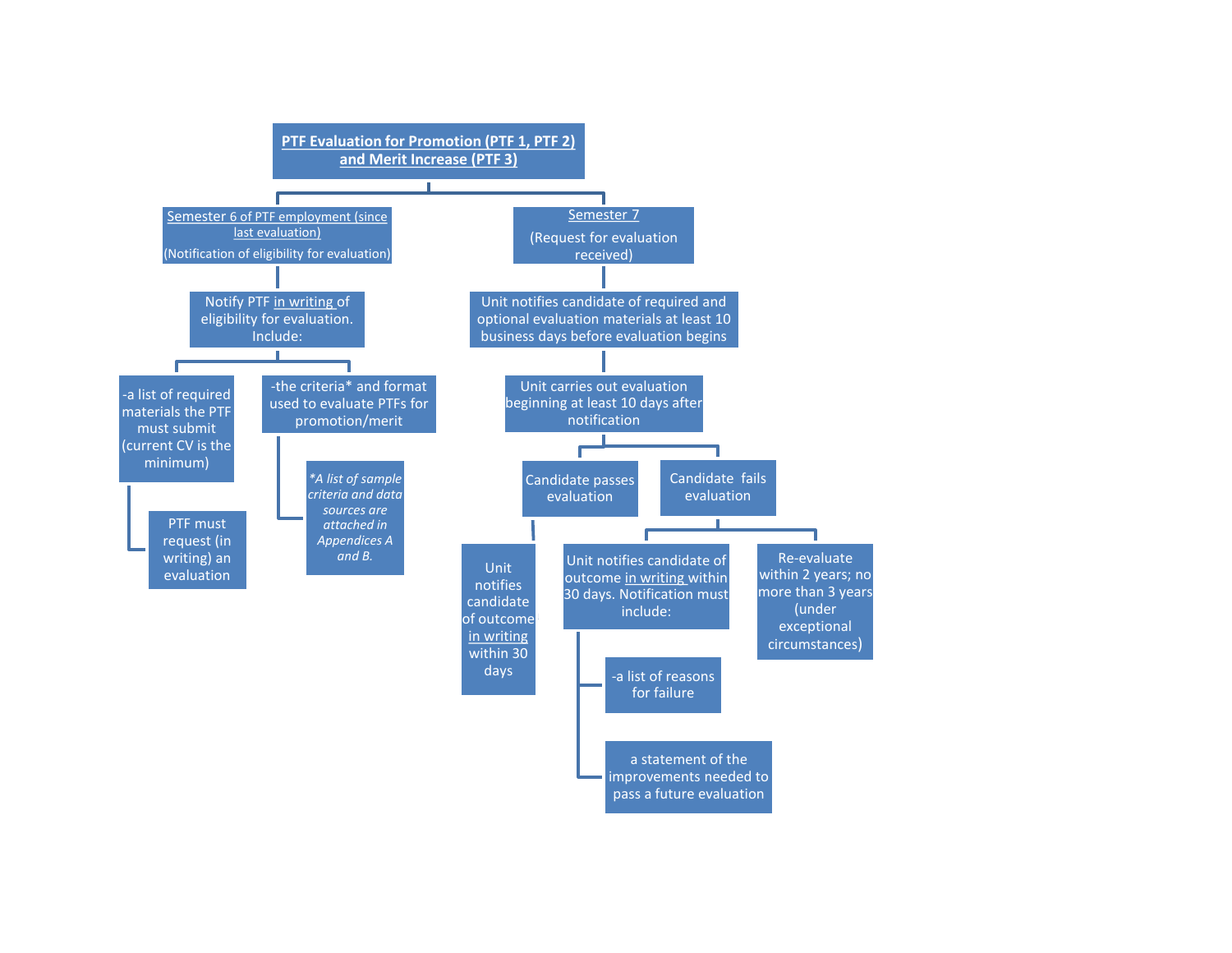# **2. Duties to be evaluated**

The following enumeration of duties is a general guideline and it is recognized that some duties may not be relevant to particular units, particular courses, or particular instructional formats. The intention is to provide a list from which the most relevant items will be chosen.

- a. Teaching excellence (pedagogical soundness, effective implementation, knowledge of content, classroom management, mentoring, accommodation of student learning styles)
	- i. Effective, comprehensible, respectful communication
	- ii. Openness to differing viewpoints
	- iii. Student engagement, interactivity
	- iv. Appropriate use of small groups
	- v. Effective classroom management
	- vi. Quality of course materials and content: syllabi, readings, lecture notes, examinations, etc.
	- vii. Appropriate amount of material covered
	- viii. Organization and clarity of presentations, activities, and instructions
	- ix. Instructor knowledge of course content
	- x. Instructor enthusiasm
	- xi. Appropriate use of instructional technology

### b. Professionalism

- i. Preparedness for class sessions
- ii. Respectful, fair, professional interactions with students and colleagues
- iii. Punctuality, attendance at class meetings and exams
- iv. Arranging for absences and coverage of classes
- v. Accurate and fair grading, record keeping, and provision of feedback
- vi. Adherence to course curriculum and methodology
- vii. Adherence to course, department, college, and university policies
- viii. Attendance at training/staff meetings
- ix. Participation in exam preparation
- x. Office hours
- xi. Maintaining/following communications with supervisor and students
- xii. Present the syllabus early in the semester and adhere to it within reasonable limits
- xiii. Informing students about available University services